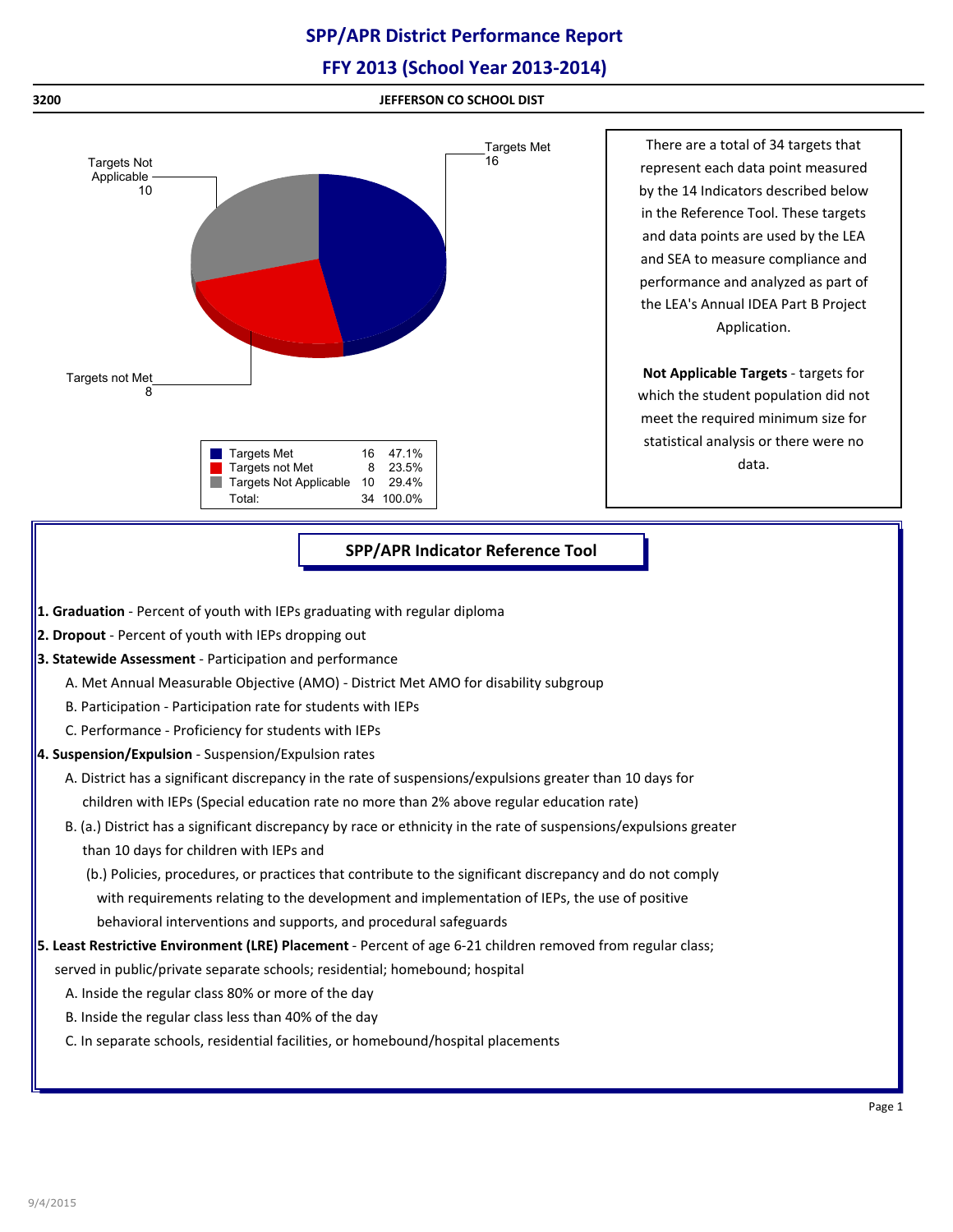# **SPP/APR District Performance Report**

**FFY 2013 (School Year 2013-2014)**